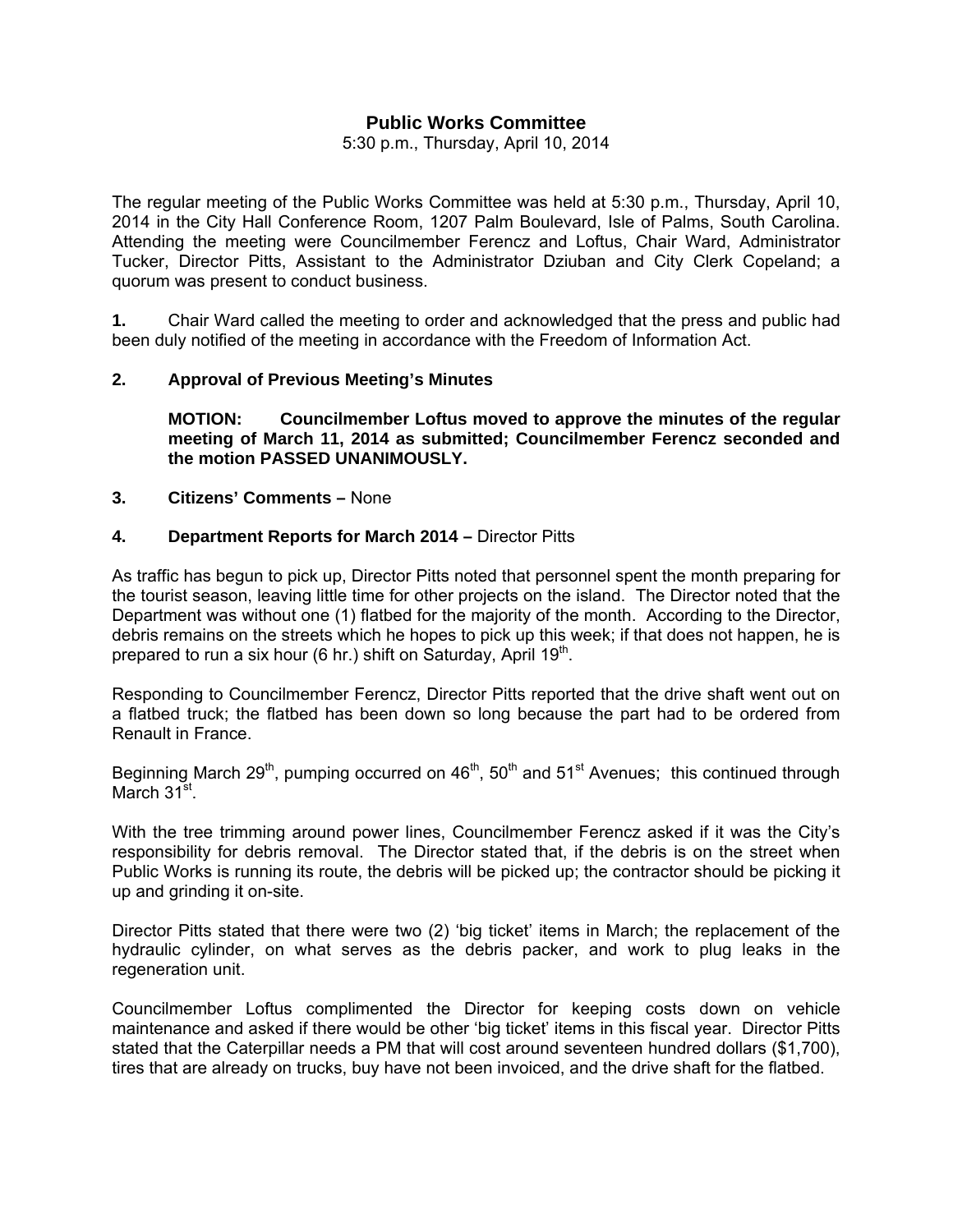Collections of yard debris have increased, but much is still on the ground from March, keeping the numbers lower. With a little more activity on the island, garbage has increased, but is within the normal trend.

# **5. Old Business**

# **A. Review of FY15 Operating and Capital Budgets and Budgetary Tools**

Administrator Tucker started with one (1) of the new tools that delineates the number of full-time positions in each department, positions the City has historically funded by tourismand part-time positions. Part-time employees include the County officers who assist with traffic in the summer, Beach Services Officers and the additional staffing in the Fire Department needed in the summer months; these positions have been funded one hundred percent (100%) by tourism funds. In addition, the schedule provides information on the number of positions that could be tourism-related based on information provided by each department and the number of positions funded by tourism funds in the FY14 budget. This tool can used to determine whether Council wants to fund more or fewer or the same number of positions in the FY15 budget.

The percentages used in determining how many positions have functions that are tourismrelated are noted at the bottom of the page as follows:

- In the Police Department, the call volume increases by twenty-two percent (22%) in the tourist season;
- In the Fire Department, data from the monthly call reports prove that fifty-six percent (56%) of their calls are non-residents; and
- From statistics from the Building Department, one-third (⅓) of the residences on the island are short-term rentals that substantially increase the volume of garbage for Public Works to pick-up.

Using these percentages, one could argue that one-third (⅓) of the positions in the Public Works Department could be funded from tourism funds; this mean that three (3) positions could be paid from tourism funds where zero positions are currently paid from tourism.

The Administrator noted that no transfers-in for personnel expenses have been made from tourism funds in the FY15 budget as presented; those decisions will be made at the Ways and Means meeting. According to the Administrator, the goal of these tools would be for Council to determine whether the decisions made in the past, relative to which positions to fund from tourism dollars, should be continued or whether Council wants to see fewer or more positions funded from tourism funds.

Other departments of the City are also performing tourism functions, but the amount of time cannot be quantified. There are no positions in these departments that would be vacant if the City did not receive tourism funds.

Councilmember Ferencz asked for an Isle of Palms' definition of tourist; the Administrator responded that tourist applies not only to "heads in beds" but also to the day visitors.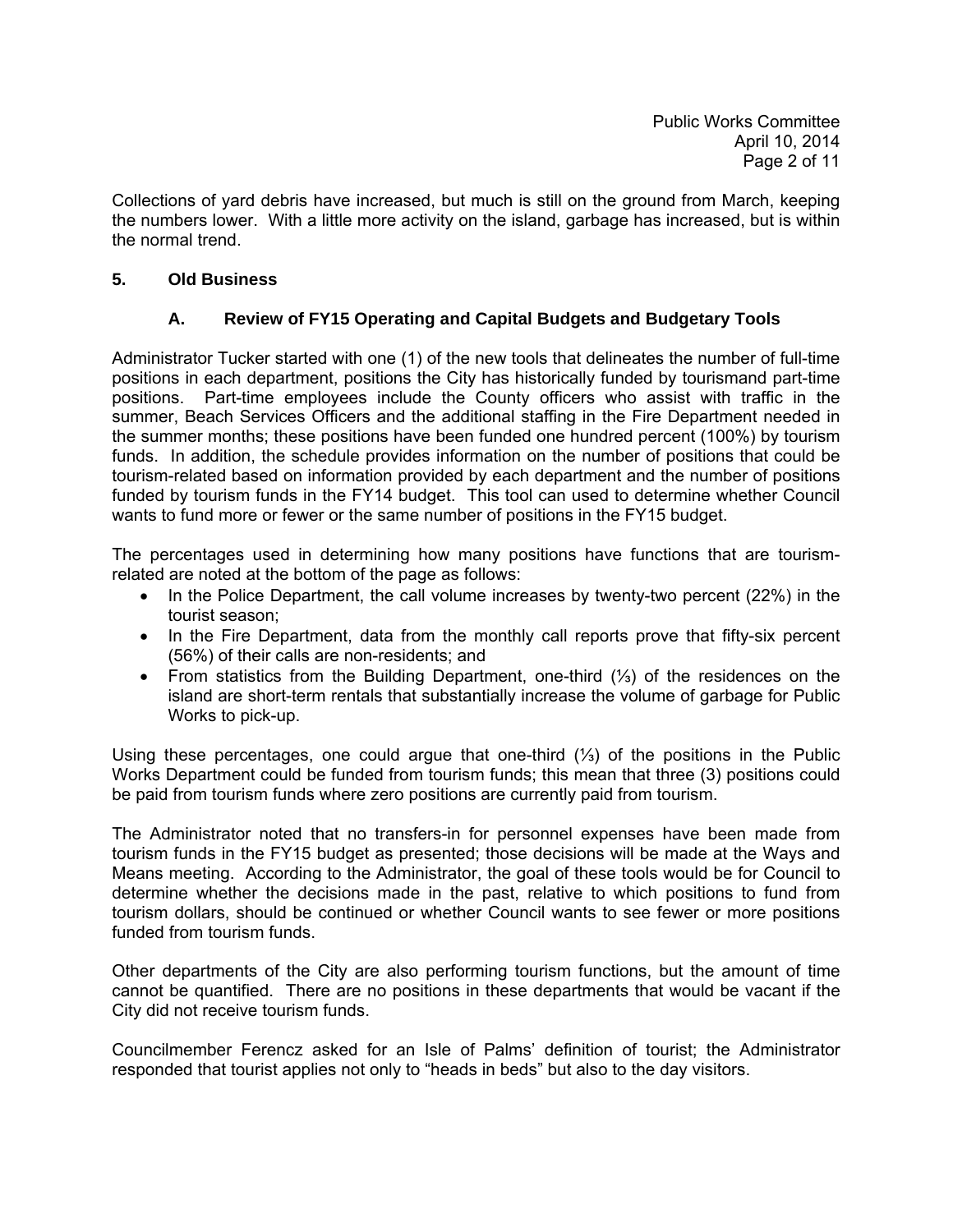Chair Ward stated that the fact that tourists are present on the island twelve (12) months a year seems to be ignored, and Administrator Tucker agreed. Considering that, one could say the twenty-two percent (22%) is a very conservative estimate for the Police Department. The percentage for the Fire Department is likely the most accurate since the responder records whether service is being given to a resident or a non-resident for each call.

The Administrator moved to the FY15 revenue budget for all funds in comparison to the current year's budget. In the Administrator's opinion, the most important information to be gathered from this schedule is the summary in the box at the bottom of the page that again compares FY14 and FY15 by the source of revenues in percentages as follows:

|                                                 | FY14  | FY15  |
|-------------------------------------------------|-------|-------|
| <b>Total General and Capital Projects Funds</b> | 67%   | 65%   |
| <b>Total Tourism Funds</b>                      | 24%   | 25%   |
| Total Beach Restore & Maint Funds               | 5%    | 5%    |
| <b>Total Marina Fund</b>                        | 3%    | 3%    |
| <b>Total Other Funds</b>                        | $1\%$ | $1\%$ |

Other than tourism funds, the City's revenues remain relatively stable with a couple of exceptions, such as increases to building permits and business licenses in FY14.

Councilmember Loftus recalled discussions in other Committees about property tax collections and asked the Administrator if she would have more specific information at the budget workshop. Administrator Tucker repeated her comments from other meetings that the latest transfer from Charleston County was much less than anticipated and that she and the Treasurer were apprehensive about meeting the FY14 property tax revenue budget.

The Public Works operating budget was the next to be reviewed, and the Administrator directed attention to the summary box at the bottom of the page. In the summary box, expenditures are reported by the source of funds; they are as follows:

|                                                 | FY14 | <b>FY15</b> |
|-------------------------------------------------|------|-------------|
| <b>Total General and Capital Projects Funds</b> | 70%  | 86%         |
| <b>Total Tourism Funds</b>                      | 30%  | 14%         |

This particular schedule also projects the effect of applying the percentage of positions attributable to tourism (from an earlier schedule) on the FY15 budget as follows:

|                                                 | <b>FY15</b> |
|-------------------------------------------------|-------------|
| <b>Total General and Capital Projects Funds</b> | 67%         |
| <b>Total Tourism Funds</b>                      | .33%        |

Although not affecting the Public Works Department, the next version of the budget will include the City's debt service; the next version will not include any transfers-in for personnel expenses. With the aid of the budgetary tools, staff has provided and the discussions at Committees, Administrator Tucker said that she expects those decisions to be made at the budget workshop.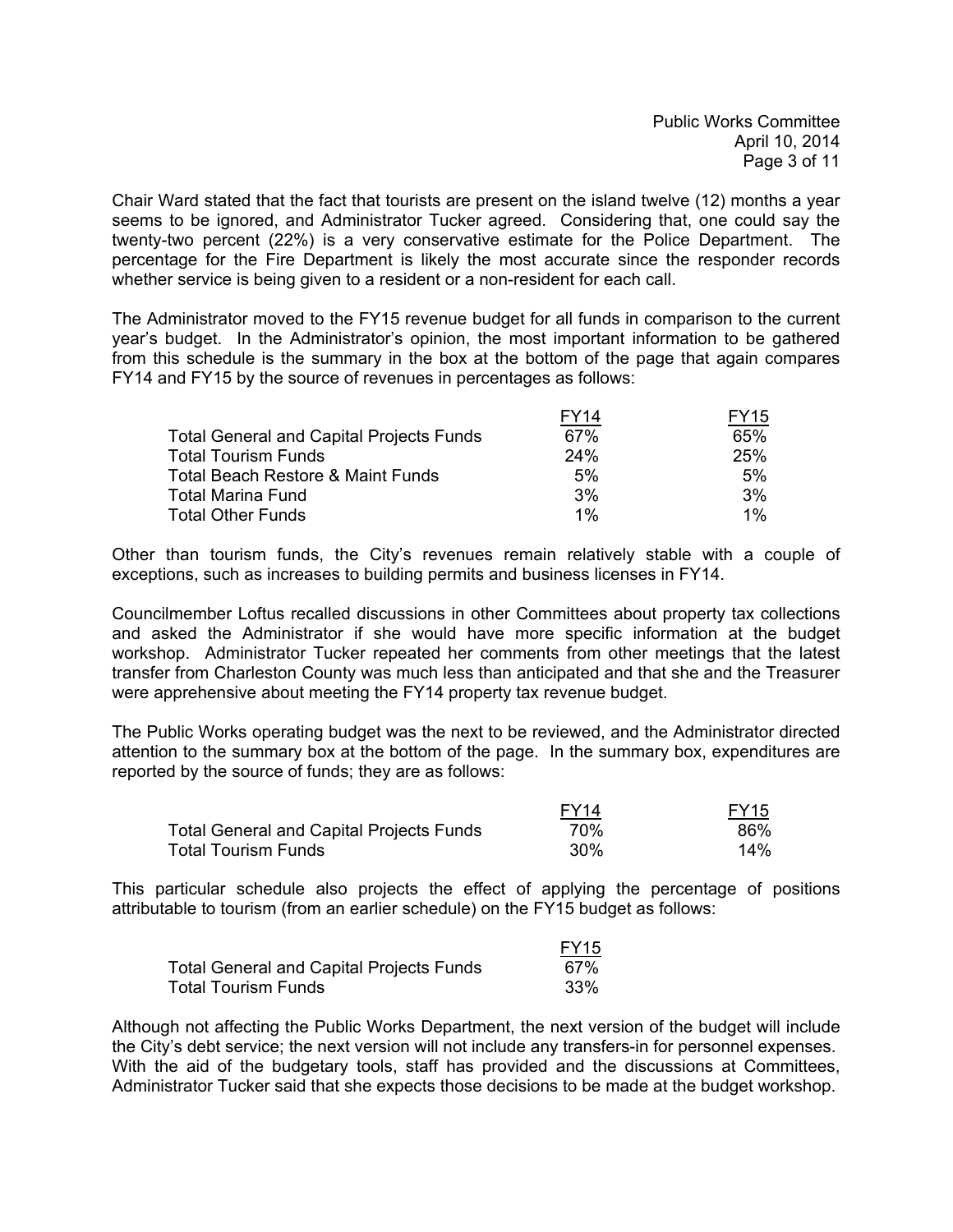The newest and most complicated tool is entitled "Estimated Breakout of FY13 Audited Revenues by Source," and the categories identified are accommodations rentals, second homes, day visitors, all other revenues and the marina. Administrator Tucker explained the logic used to make assumptions for the schedule, which are detailed on the second page, and noted that the conclusion is the percentage of total City revenue attributable to each category for FY13 as follows:

| Accommodation rentals   | 47% |
|-------------------------|-----|
| Second homes            | 17% |
| Day visitors            | 8%  |
| All other City revenues | 25% |
| Marina                  | 4%  |

Chair Ward asked the Administrator where any agricultural property was located on the island; she said the she would confirm this for Ways and Means, but she thinks it is some of the out islands that have not been developed behind Wild Dunes.

Councilmember Ferencz asked if the City had ever budgeted to actual; Administrator Tucker responded that, when staff begins to work on a new budget, they use year-end actual figures and what impacts are anticipated to affect those numbers for the upcoming year.

The next tool to be reviewed was the Fund Balance Roll-forward schedule; this document is a menu of mechanisms Council can use to bring the FY15 budget into balance. The version of the budget being discussed at this meeting is one million one hundred sixty-two thousand dollars (\$1,162,000) out of balance; these options are displayed in four (4) basic headings for consideration as follows:

- Repeat FY14 Transfers-in for Personnel and Operating Expenses;
- Additional Transfer-in from Tourism Funds;
- Increase General Fund Revenue; and
- Reduce or Defer Expenses.

if the Committee believed that, as in years past, those transfers-in to cover the expenditures were reasonable and concur with their being repeated similarly, then that would capture six hundred twenty thousand dollars (\$620,000). If the Committee were to agree, in addition, to fund the three (3) new firefighters, one (1) additional firefighter and one (1) additional patrol officer with transfers-in from tourism funds for a total of approximately two hundred seventy-five thousand dollars (\$275,000); the combined total is approximately eight hundred ninety-five thousand dollars (\$895,000) toward closing the gap of one million one hundred sixty-two thousand dollars (\$1,162,000) to two hundred sixty-seven thousand dollars (\$267,000). Administrator Tucker stated that, if she were asked to draw a conclusion, it would be that the City has been very conservative in the assignment of other funds to support the General Fund with personnel in years past.

Administrator Tucker did state the caveat that the tourism fund balances must be able to withstand these transfers and remain healthy.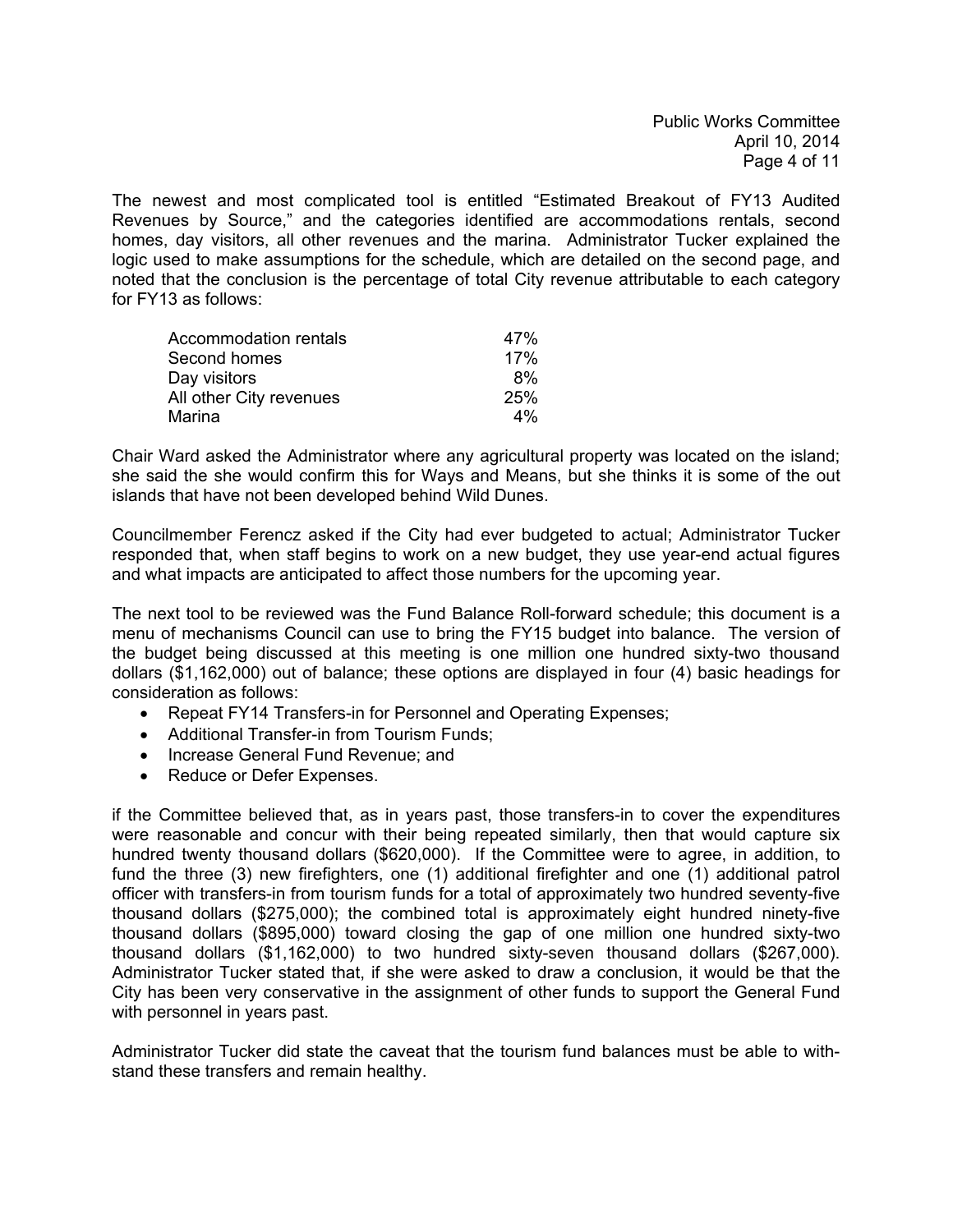Based on the budget as presented, Chair Ward reported that the tourism fund balances would increase by approximately two hundred thousand dollars \$200,000) by the end of FY15.

Councilmember Loftus stated that, even with the transfers recommended, the number of positions that could be funded by tourism fall short of the numbers offered on an earlier schedule. The Administrator explained that the new budget process gives the decision on what positions to fund from tourism to Council; in the past, staff made those decisions.

Councilmember Ferencz stated that she has realized that, based on the personnel decisions made in FY14, Council has committed itself to fund approximately five hundred thousand dollars (\$500,000) in future budgets. When the decision was made to hire three (3) additional firefighters, Council was told that the City would not have to raise taxes to cover them, assuming they were funded through tourism funds.

Councilmember Loftus stated that, if the fund balances would allow, he would like to see more positions funded from tourism funds.

Councilmember Ferencz argued that, if the City were to experience a major disaster, tourism funds would stop coming to the City for an extended period of time; she questioned how positions funded by tourism dollars would continue to be paid.

The Administrator agreed that this is a delicate balancing act and Council has to determine what is reasonable and easily supported. This is driving expenses to the City and, at the same time, Council must consider the impact on the fund balance. That impact on fund balances is shown in this schedule.

Administrator Tucker stated that this menu is intended to be used that way, and it is not staff advocating for all of these actions to occur.

 In looking at the items listed under "Increase General Fund Revenues" and "Reduce or Defer Expenses," the Administrator noted that the least painful option is to capture a one (1) time accounting correction based on the timing of insurance payments in the amount of nearly one hundred fifty-one thousand dollars (\$151,000).

In response to Chair Ward's comment that increasing property taxes was also included, Administrator Tucker said that staff felt obligated to generate a menu that was all-encompassing and fair. If taxes were increased by the CPI the City did not take advantage of for the past four (4) years, the City would create two hundred forty-five thousand dollars (\$245,000) in additional revenue.

The Administrator reminded that one (1) schedule had shown that day trippers contribute very little to City revenues; one (1) way to make a difference would be to increase the per hour rate at the parking kiosks for the calendar year 2015, generating fifty thousand dollars (\$50,000).

Chair Ward asked whether a staff member had spoken with business owners about the kiosk increase, and the Administrator stated that no one has approached them in this round of discussions.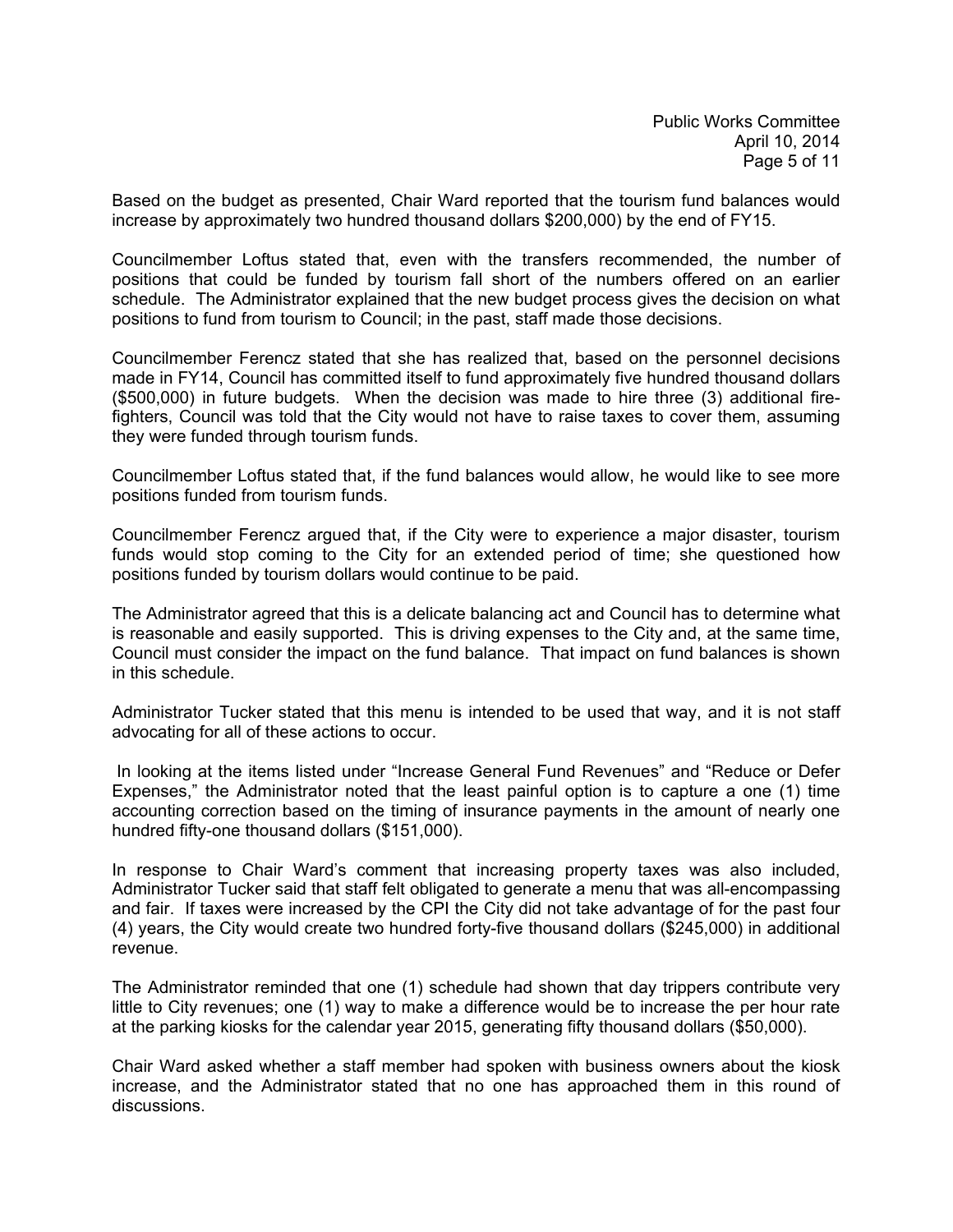Councilmember Loftus commented that this increase would also affect residents who go to Front Beach for lunch, and his focus has always been what is best for the residents.

Chair Ward added that, in his opinion, increasing the rate on the kiosks would only serve to push day visitors into the neighborhoods to park for free.

Councilmember Loftus offered the suggestion for the City to take over Palm Boulevard and charge for parking.

The Administrator offered that, as the City approaches options for beach access parking in conversations with Stantec, the day visitors are costing the City money as it tries to manage them, and there needs to be a corresponding balance of a mechanism that better enables the City to cover that expense.

Answering Councilmember Ferencz' question about when the City would get another update from Stantec, Administrator Tucker stated that they have requested a workshop with City Council, but no date has been set. The Administrator added that Stantec is beginning the data collection phase that covers this beach season.

With no specific questions, the Administrator moved to the capital and major expenditure section of the budget document for Public Works.

#### Capital Purchases

| Replace '98 Mack                              | 193.000          |
|-----------------------------------------------|------------------|
| Replace 13 <sup>th</sup> Avenue privacy fence | 5.000            |
| Replace Front Beach trash compactor           | deferred to FY16 |

Councilmember Ferencz asked if the required work to make the Public Works site NPDES compliant would interfere with this fence, Director Pitts agreed that it would. When Councilmember Loftus asked if it would have to be replaced after the major work was completed, the Director indicated that he would need to see the plans for the site before answering. Councilmember Ferencz suggested that the new fence be deferred until the City has an acceptable plan.

Director Pitts said that he would like to see a plan to ensure that the City does not have to repeat work, despite the fact that the fence is fifteen plus (15+) years old. Based on these comments, the Committee decided to defer the fence for another year.

Having made a site visit, Director Pitts opined that the trash compactor on Front Beach needs to be advanced on the Capital Plan from FY16 to FY15.

#### Special Projects

Drainage contingency and the continues of the continues of the continues of the continues of the continues of the continues of the continues of the continues of the continues of the continues of the continues of the contin

Administrator Tucker stated that this item is routinely put in the budget to cover smaller drainage issues that come up each year; if not used, the amount rolls into the next year.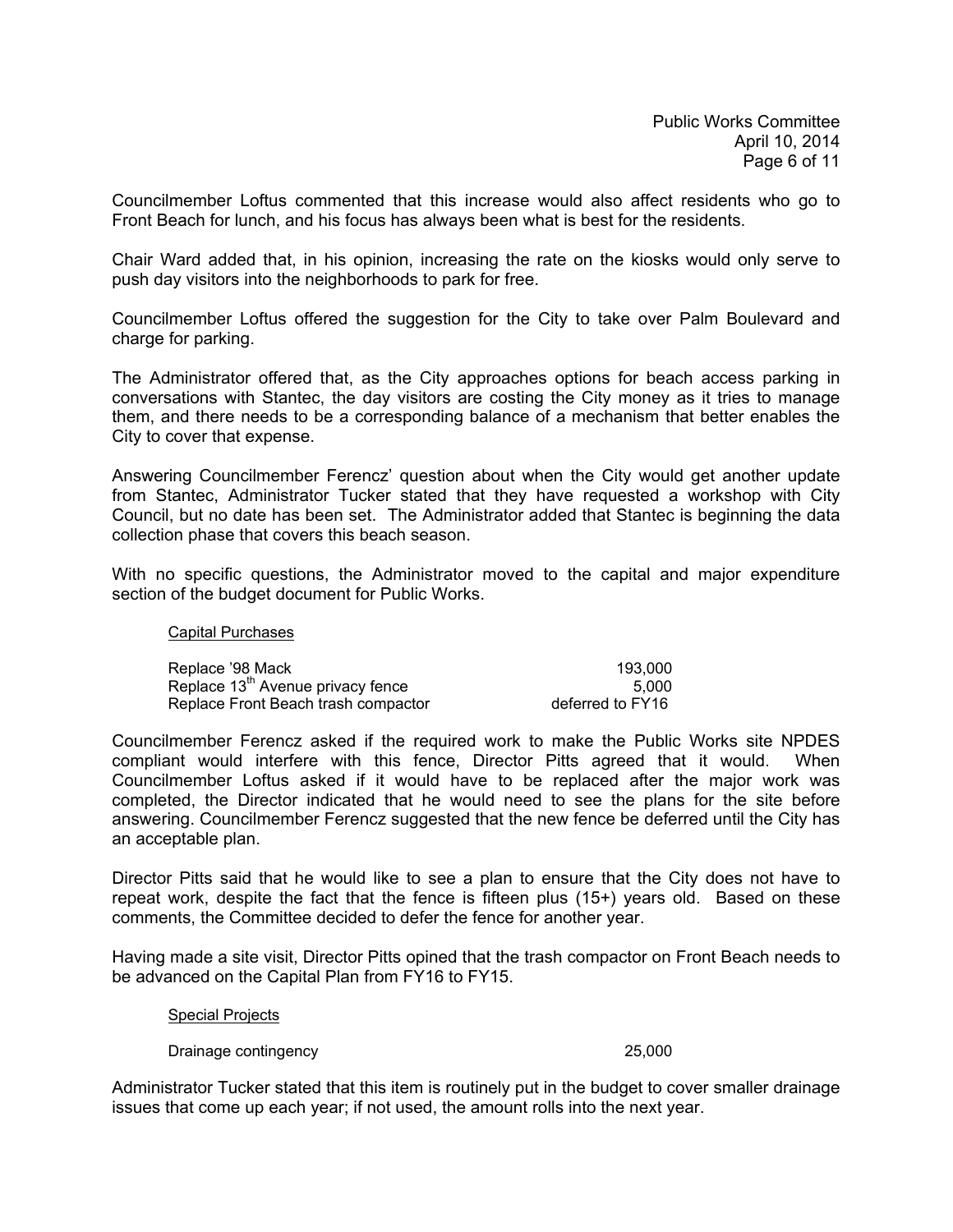Public Works Committee April 10, 2014 Page 7 of 11

Special Projects – cont'd

| Repeat drainage work based on 5-year maint. schedule                       | 84.000  |
|----------------------------------------------------------------------------|---------|
| Construction of 46 <sup>th</sup> -52 <sup>nd</sup> Avenue drainage project | 354.250 |
| (year 1 of 2 year project)                                                 |         |

Chair Ward asked whether the Administrator thought this work would actually happen in FY15, and the Administrator indicated that she would think this could happen toward the end of the fiscal year.

Chair Ward said that he has heard comments around the City that question how a tax increase could be on the table for FY15 when FY13 had an eight hundred thousand dollar (\$800,000) positive net gain.

The Chair stated that he only wants things in the budget that are probable to happen.

Administrator Tucker explained that the composition of any surplus is detailed for Council at the end of the year and noted that this project was funded from the Capital Projects fund and would not affect a General Fund loss or surplus. In addition, she believes that, if the drainage project can begin, there should be money available to make progress on it.

Councilmember Ferencz commented that the only source of funds for the Capital Projects Fund is a positive net gain at the end of the year.

The discussion continued as Councilmember Ferencz explained that she has never been involved in a budget that was generated to produce a surplus; the alternative would be to have an expense line items for transfers to Capital Projects and the Disaster Recovery Fund. In this way the City could budget for what it intends to spend. The Councilmember noted that to budget in this way is very different from way the City budgets now; she indicated that she would like for Council to discuss and consider a change.

Back to the discussion of the major drainage project, the Administrator reminded the Committee that the City has paid for design and permitting to Civil Site Environmental; the section of the plan including the outfall has been estimated to cost two hundred fifty thousand dollars (\$250,000) but this is a rough number that does not include other things necessary to make the plan a reality, such as construction contingency and other items that the City has learned always happen. The Administrator stated that the City has a shovel-ready project.

Councilmember Ferencz then asked why the City would wait until the end of the fiscal year to start the project; the Administrator responded that was a function of what remains to be done, such as negotiate the easement agreements for the location of the project.

Councilmember Loftus asked if there was a way to spread the expense over two (2) fiscal years; Administrator Tucker stated that she would be concerned about signing a contract in April without the money in the budget to cover it.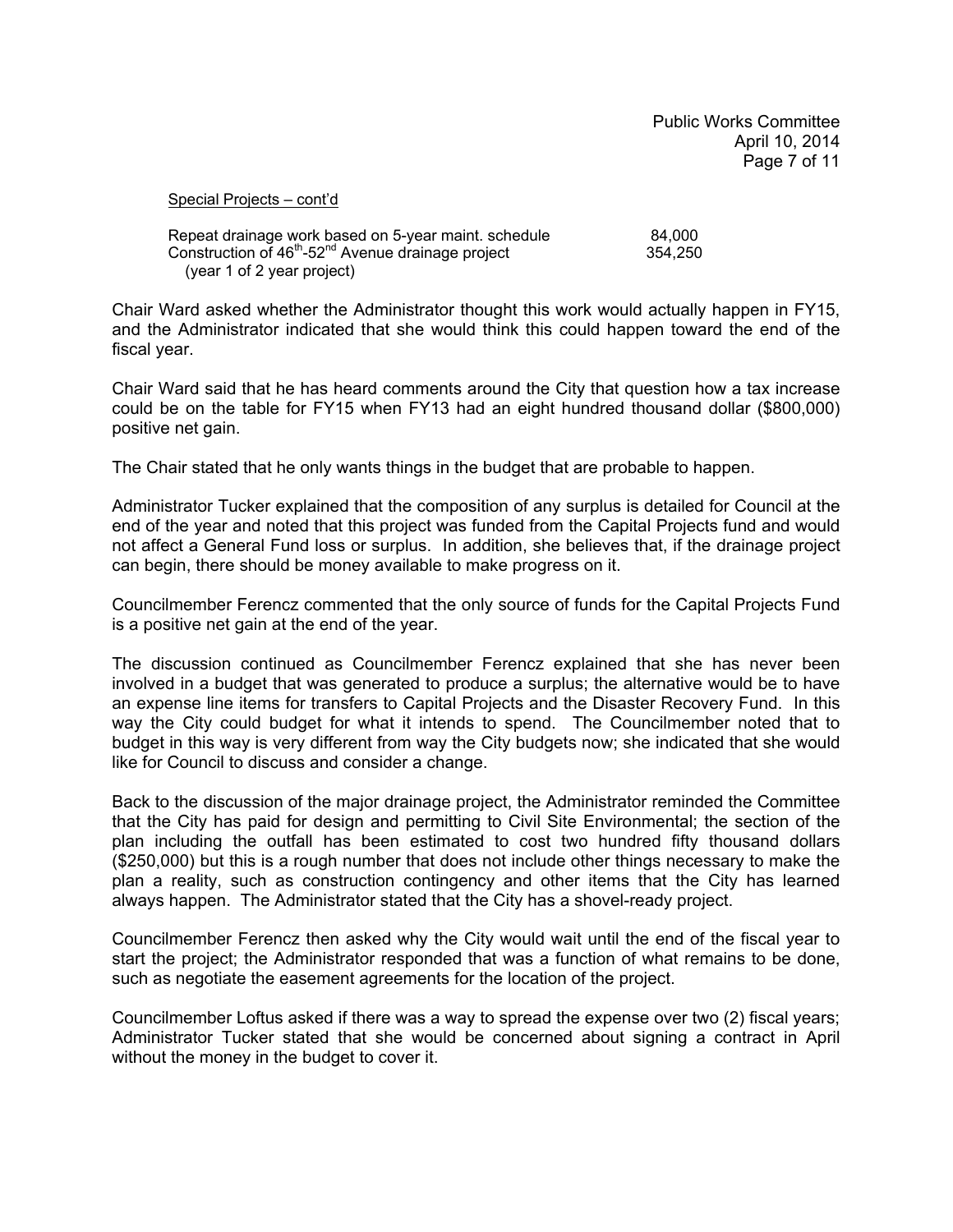Chair Ward expressed understanding of the Administrator's comments, but he is opposed to announcing a big surplus next year because the budget should have no surplus and no deficit.

Councilmember Ferencz reminded the Committee that a tax increase was only one (1) of several options to balance the budget, and she does not support it. In the meantime, Council still has to have the means to balance the budget without preventing things from happening that should happen.

 Parking, configuration & safety improvements 44,000 1301 and/or 1301 Palm Boulevard

Administrator Tucker explained that this task was delayed because of the SCE&G project occurring at 1301 Palm; it has now been completed. This item is actually a re-budget from FY14.

The Administrator stated that she thought there has been some confusion between the Capital Projects Fund and the General Fund; the gap that must be closed exists in the General Fund, not the Capital Projects Fund.

Councilmember Ferencz asked if this money was connected to forty-two thousand dollars (\$42,000) in General Government; the Administrator replied that they are part of the same initiative.

Stormwater improvements (design and construction) 140,000

This project is being done to bring the Public Works site into compliance with NPDES regulations.

Remaining Design and engineering on Phase II drainage 10,000

This is the amount remaining of the original contract with Civil Site Environmental.

Assign Fund Balance for Future Expenditures

| Replace 7 garbage trucks and 1 Caterpillar loader | 195.000 |
|---------------------------------------------------|---------|
| Complete Phase II Drainage Project                | 200,000 |
| (total estimated cost \$1.4 million)              |         |

Councilmember Loftus asked whether Director Pitts could get another year out of the equipment listed above. The Director responded that the garbage packer had originally planned for FY14 was deferred for a year.

Discussions progress to the FY15 Public Works operating budget. According to the Administrator, the majority of changes are the same changes that occur globally in the City. Based on the most recent twelve (12) months of actual expense, the fuel cost estimate has been reduced slightly. Chair Ward stated that, by his calculation, the actual cost for FY14 should be around seventy-nine thousand dollars (\$79,000); he, therefore, questioned the projected budget of ninety-six thousand dollars (\$96,000). Administrator Tucker stated that she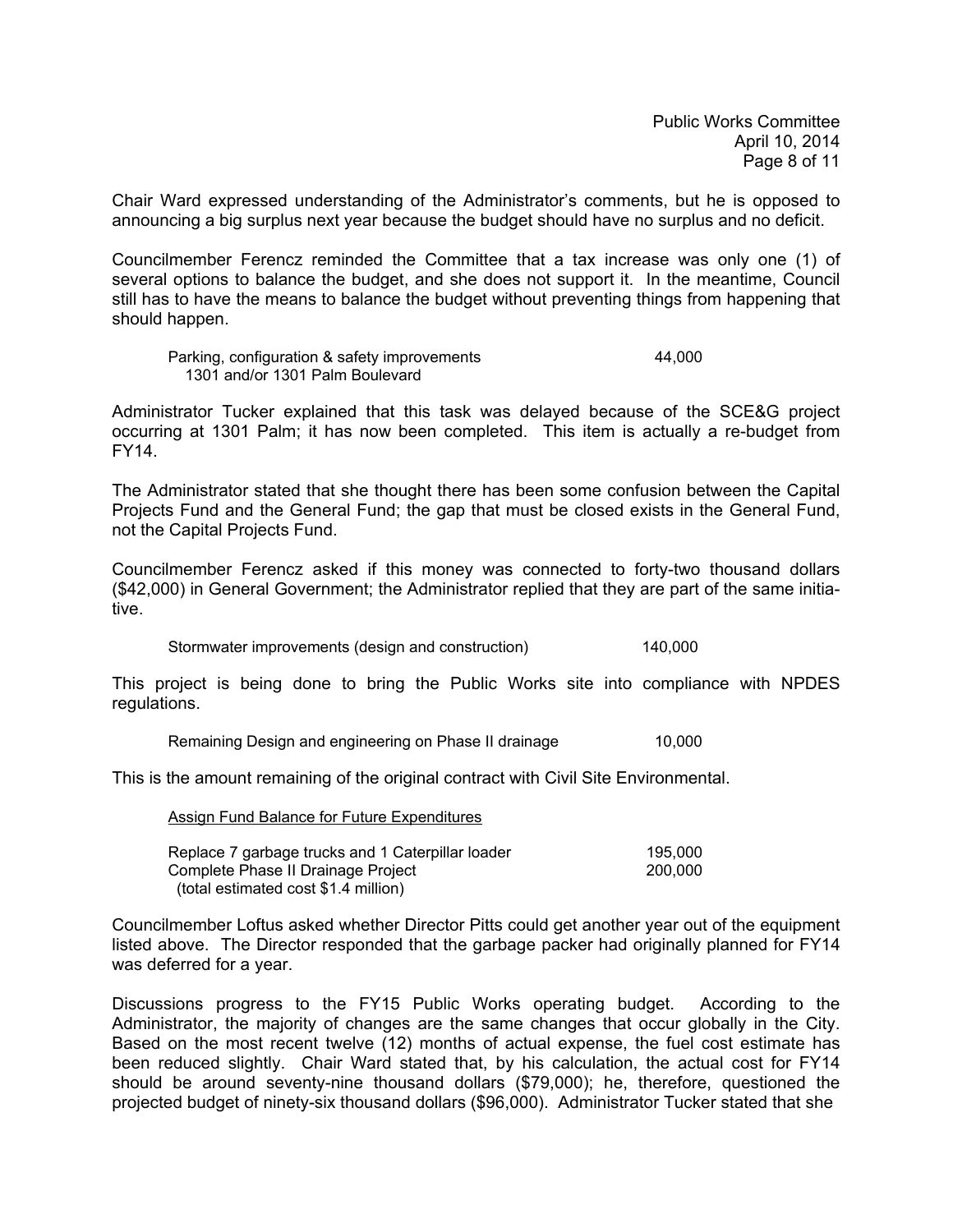had taken the usage for the past twelve (12) months and applied a per gallon cost of four dollars and a quarter (\$4.25). The Chair asked if usage was used for projections of vehicle maintenance and electricity and gas; the Administrator agreed that the process was the same.

Councilmember Ferencz remarked that she had gone back to the actual numbers for FY11, FY12 and FY13 and seen that the budget for electricity and gas was consistently in the seventy thousand dollar (\$70,000) range, but the amount spent was considerably less. Administrator Tucker commented that these differences makeup the positive net gain at year-end. If the budget is exact and the City has an unanticipated expense, at the end of the year, there is no money to put into the Capital Projects Funds or the Disaster Recovery Fund unless there were expense lines for these funds.

Chair Ward used the forty (40) stacking chairs and storage rack for the Recreation Department as an example - they are budgeted at twenty-five hundred dollars (\$2,500); he reported just buying folding chairs for the theater at nine dollars (\$9.00) each. The Administrator said that the City might be buying a different type of chair, but she could not comment on the purchase price without comparing the two (2) chairs, or it could be an occasion when the City must meet some kind of regulation based on its use. She assured the Chair that, when the City evaluates things for purchase, it looks for the best deal on the available product and the quality of product the City needs that meets the necessary requirements.

Under Capital Projects for Public Works, all line items have already been discussed.

Administrator Tucker confirmed that the version of the budget for Ways and Means will reflect the changes to expenditures that were made by Committees, but Council will be making final decisions on transfers-in from tourism funds to support the General Fund.

The Administrator stated that she will reiterate the recommendations from committees to assist Council in the decision-making process.

The following expenses for Public Works will be supported from Municipal Accommodations fees:

| Chas. Co. solid waste disposal fees on<br>compactor & Schupp dumpster and<br>right-of-way maintenance | 10,000 |
|-------------------------------------------------------------------------------------------------------|--------|
| General provision for signs as needed                                                                 | 2,000  |
| Rent for skidsteer/with bush-hog for beach<br>path maintenance (1 week/year)                          | 2,500  |
| 100 % of island-wide dumpster service                                                                 | 50,000 |
| Approx. 50 cases of pooper-scoopers<br>(addtnl. scoops from State ATAX)                               | 5,500  |
| One-third cost to replace garbage packer<br>(from reserve funds)                                      | 64,333 |

Councilmember Loftus voiced his opinion that ten thousand dollars (\$10,000) was too much to maintain Mayor Carmen R. Bunch Park.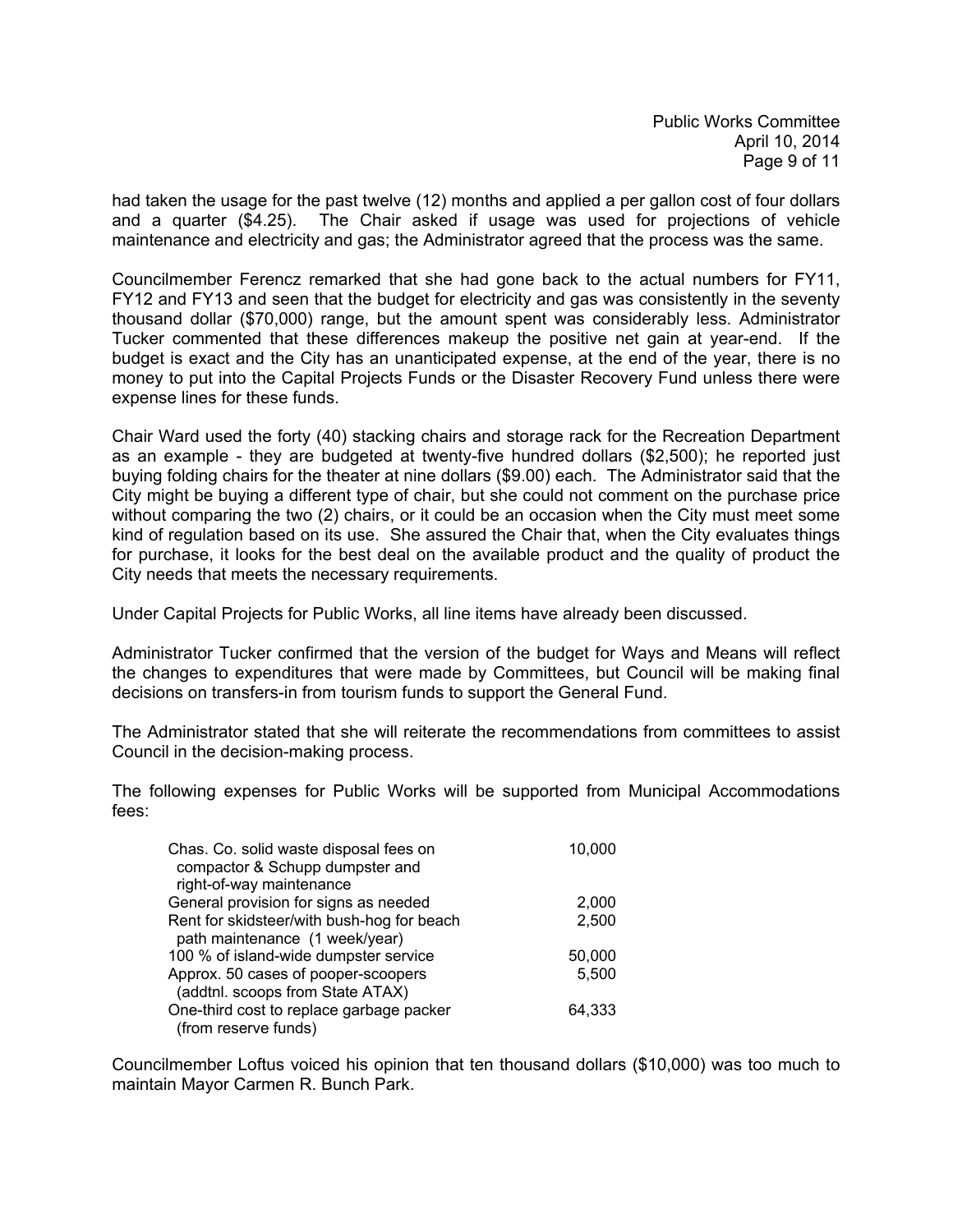Expenditures for the Public Works Department that will be supported by Hospitality Tax are:

| Annual City-wide landscaping service                                       | 56.000 |
|----------------------------------------------------------------------------|--------|
| 100% of street sweeping contract                                           | 13.000 |
| Replace 34 yard garbage compactor servicing<br><b>Front Beach district</b> | 30,000 |

Public Works supported from State ATAX funds include:

| Miscellaneous and contingency                              | 11.000 |
|------------------------------------------------------------|--------|
| 50 cases pooper-scoopers, replacement pooper-              |        |
| scooper stations, beach trash barrels                      |        |
| Capital Outlay                                             | 64.333 |
| 1/ <sub>3</sub> cost for garbage packer from reserve funds |        |

With no questions on the budgetary tools or the FY15 budget, the Chair proceeded through the *Agenda*.

## **B. Update on Charleston County Recycling Program on the Beach**

Administrator Tucker recalled that, at the last meeting, a representative from Charleston County left the Committee with the impression that this was a *fait accompli* with any expense to be borne by Charleston County, so the City could start beach recycling this season with no expense to the City. When the Administrator followed up with Charleston County, she learned that was not the situation. In the most recent dialogue, the City will not be reimbursed for the cost for Mr. Schupp to make an extra run down the beach to pick the recycling, but the County would increase the City's percentage of Municipal Accommodations Fees to twenty-five percent (25%) to offset the added expense.

Councilmember Loftus asked whether this was a one-time deal for the County; the Administrator said that what happens in the future will be at the will of County Council, but they do have it proposed in the budget.

Councilmember Loftus said that, if the County were to roll back the percentage to twenty percent (20%), which is the percentage paid to the City now, the City will find it difficult to stop beach recycling program once it has started. He does believe beach recycling is "a fabulous idea," but the County should be bearing the expense.

Councilmember Loftus commented that Mr. Schupp will be paid twice in that he will be picking up the same volume but it will be split between two (2) runs – one for garbage and one for recycling. Administrator Tucker stated that it may be necessary to amend his contract after the first year.

Councilmember Loftus asked whether Mr. Schupp was still being paid for filling holes on the beach and, if so, how much he is paid. Mr. Schupp does fill holes and is paid between sixteen and eighteen thousand dollars (\$16,000 - \$18,000). The services of both BSOs and Mr. Schupp are needed to keep holes filled; the time BSOs have to fill holes is limited.